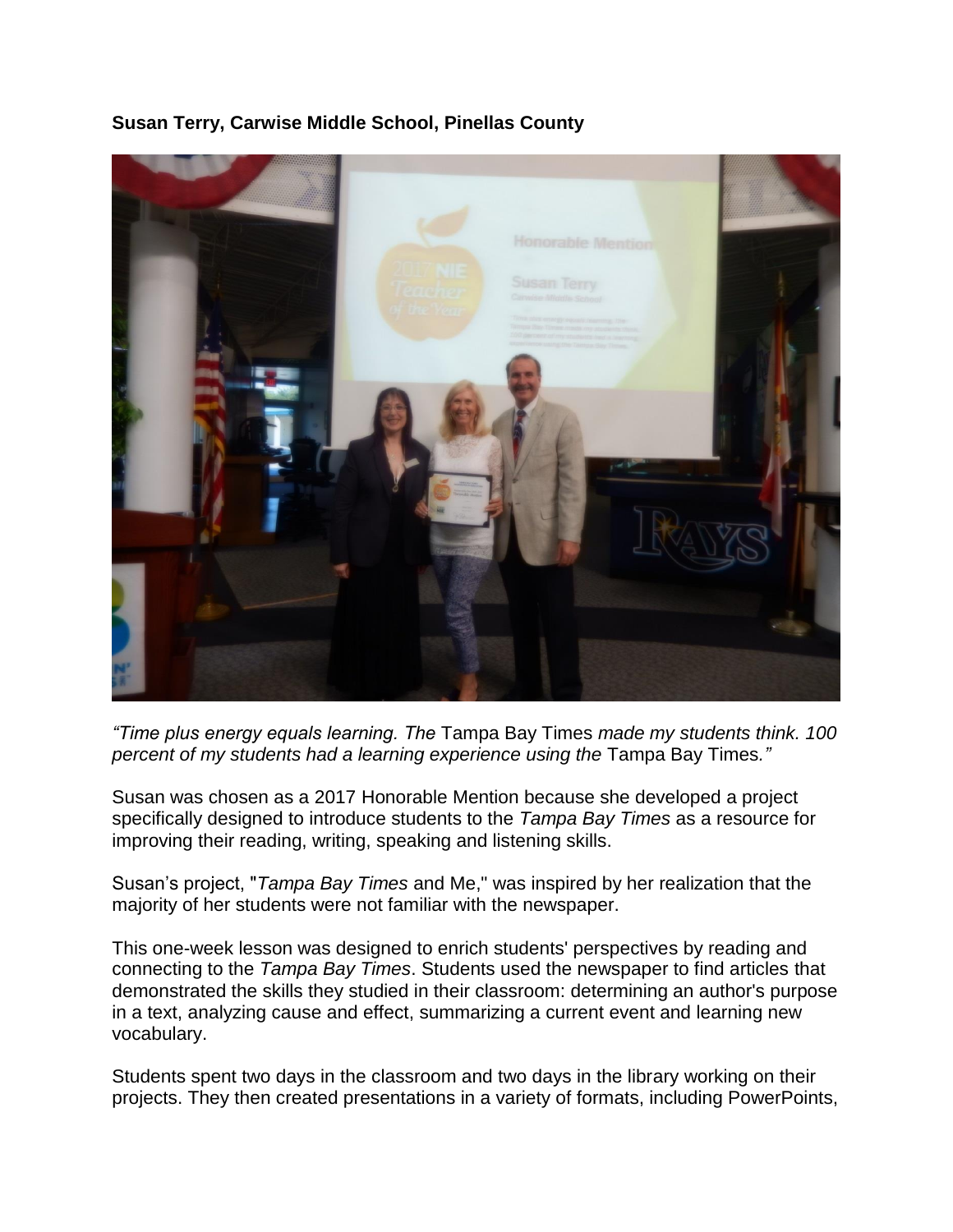video skits, and booklets and posters to present to the class. Projects were evaluated using a rubric.

Susan believes that this lesson promoted positive interactions with the students and their talents and enhanced her students' learning in many ways.